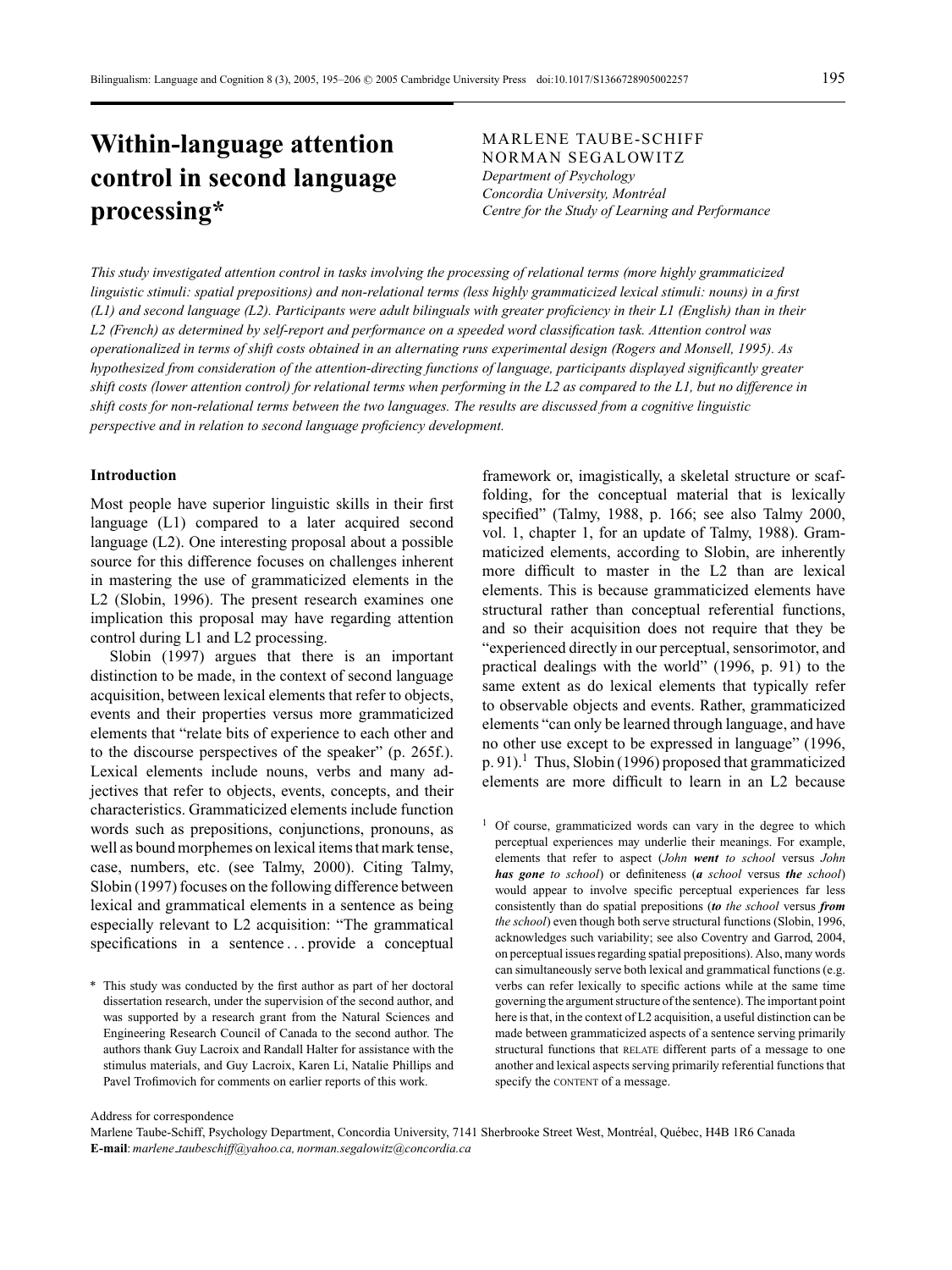they are part and parcel of the structural aspects of language in a way that lexical elements are not. Often, the structural aspects of the L2 do not correspond directly to the structural aspects of the L1. For example, spatial prepositions in one language may "carve" up geometric space differently from prepositions in another language, thereby posing a challenge for L2 learning (Bowerman, 1996; Bowerman and Choi, 2003). This can lead to cross-language interference when the speaker attempts to use grammaticized elements in the L2 as though they functioned in the way they do in the L1 (resulting, for example, in English speakers' inaccurate use of Spanish *para* and *por* because they do not map perfectly onto English *for* and *by*). By contrast, L1 and L2 lexical elements will generally correspond to each other much more closely in how they refer to conceptual categories (in many conceptual domains corresponding nouns in different languages will refer more or less to the same items; e.g. the primary meanings of French *camion* and English *truck* are essentially identical).

In sum, Slobin (1996, 1997) is saying that elements in a language that refer to relationships between other linguistic elements within a message (the more highly grammaticized elements) pose a greater cognitive challenge for L2 learners than do non-relational elements. One obvious prediction that flows from this idea is that L2 learners will find it more difficult to fully master the processing of relational elements in their L2 compared to their L1, and not experience a similar challenge concerning non-relational elements. This can manifest itself as persistence in making errors with the use of prepositions, conjunctions, and other grammaticized elements long after having mastered a great deal of the lexical word vocabulary. This indeed would appear to be the typical experience of most learners, given the emphasis often placed in language instruction texts on how grammatical structures operate in the target language. Beyond considerations of ACCURACY, however, there may exist other ways that relational elements can pose greater challenges in the L2 than in the L1. The present research explores one such possibility – ATTENTION CONTROL DIFFERENCES in the processing of relational elements in the two languages.

## *Language and attention control*

In recent years there has been growing interest in the way elements of language serve to direct attention. This interest can be seen especially in cognitive linguistic approaches to language (Langacker, 1987; Talmy, 1996, 2000; see Croft and Cruse, 2004, for an overview). The central idea is that when people speak about an event or a scene, their goal is to draw attention both to the relevant content elements of the scene and to the way these elements are to be CONSTRUED in terms of their relationships to one another. For example, the utterance *A man was standing under the clock* directs attention in several ways. The lexical elements in the utterance elicit conceptual representations corresponding to *man*, *stand* and *clock*, and these establish the primary content of the message*.* The utterance also directs the listener to relate *man* and *clock* in terms of a particular spatial relationship, namely "man under clock". However, this message also directs attention to a particular construal of that spatial relationship insofar as it is reported as "man under clock" and not "clock above man". Whereas these two expressions are equivalent on the content level, they differ in terms of emphasis (one is about the man, the other about the clock) and this may have special relevance to the speaker's intentions. The message also directs attention in other ways, all reflecting particular construals of the situation (e.g. definiteness – *The man* versus *A man*; aspect – *was standing* versus *stood*). Thus, the way the scene is construed by the speaker will determine how the speaker packages the idea into language. In Langacker's (1987) terms, the sentence, by virtue of how it packages the information, will direct the listener to make particular focal adjustments in the mental representation (image) of the scene. It is in this sense that language fulfills an attention-directing function.

Thus, both the lexical and grammaticized elements of the sentence serve to direct attention, and they do so in different ways (see Langacker, 1987, and Talmy, 2000, for extensive discussions of the issues involved here). The lexical elements direct attention by evoking representations of the conceptual content of the message. The more highly grammaticized elements direct attention by structuring that content for the recipient in particular ways. As the message unfolds, the recipient has to redirect attention to the content in order to revise previous mental representations of the message to take into account the newly signaled RELATIONSHIPS among the content elements. That is, there is a continuous focusing and refocusing of attention as relational elements in the message are encountered. The implication for attention control in L2 is this: when a person is less dominant in the L2 than in the L1, the ability to shift focus of attention for processing relational elements may be weaker in the L2. Moreover, if Slobin is correct that there is something special about the challenge posed by such elements in the L2, then this L2 versus L1 difference in attention control for relational elements should be greater than the corresponding difference for attention control for non-relational elements. The present study tests these predictions by assessing attention control for relational elements versus non-relational elements in L2 and L1.

This study adopted the alternating runs design of Rogers and Monsell (1995) as a means for operationalizing attention control. This design has been successfully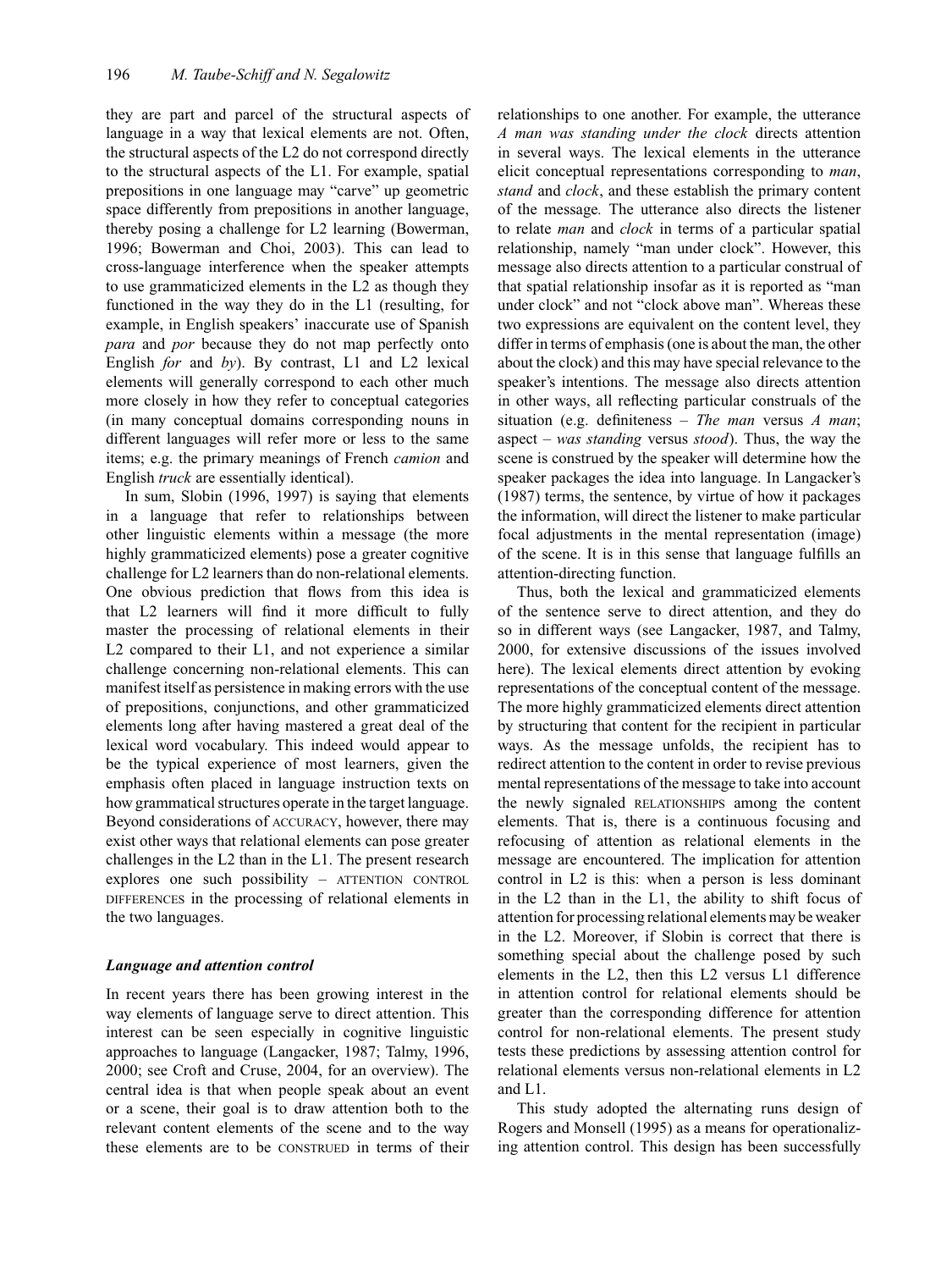employed by many researchers to examine attention control in other research contexts (for reviews see Monsell, 2003 and Waszak, Hommel and Allport, 2003). In this technique, the participant is given a sequence of trials, typically two-alternative forced-choice judgments to make about a stimulus. There are usually two different subtasks embedded in the stream of trials. For example, in Rogers and Monsell (1995), the subtasks were to judge whether letters were consonant or vowels and whether digits were even or odd. The presentation sequence was arranged so that on alternate trials the participant had to shift from one task to the other (necessitating a shift of attention focus) and on the other trials the participant repeated the same task as on the previous trial (no attention shift). In the Rogers and Monsell (1995) version of the task, the type of trial (letter or digit judgment) was cued by the location of the stimulus on the screen; on each trial the stimulus appeared in one of four quadrants in a  $2 \times 2$  presentation matrix on the screen, moving on successive trials predictably in a clockwise manner to the next adjacent quadrant. Stimulus location (for example, either of the top two quadrants versus either of the bottom two quadrants) cued which task had to be performed. Performance on shift trials was found to be slower than on repeat trials; this difference became known as the SHIFT **COST.** 

In this design, the repeat trials thus provide a baseline control measure of processing against which to view the performance on the shift trials where there is the added task demand of shifting attention to the other task. The slower performance on shift trials thus reflects the greater processing burden placed on the individual by virtue of having to shift attention, a burden absent on repeat trials. The extent to which performance is slower on shift trials relative to repeat trials reflects the challenge to the individual in handling that additional processing burden. This logic was exploited in the present study, where the tasks involved judgments about words that varied in terms of their linguistic attention directing functions (relational terms [spatial prepositions] versus non-relational terms [nouns]).

The alternating runs design seemed especially relevant for studying language-based attention control. This is because it is inherent in the nature of speech communication for the listener (or reader) to have to continually shift focus of attention from one dimension of construal or perspective to another while "unpacking" the message. The alternating runs design provides a measure of a person's ability to handle the demands of shifting attention focus. In natural language, of course, the requirement to shift attention will often be unpredictable, since the message is not known beforehand. Although attention control has been investigated with both predictable and unpredictable shifting (e.g. Monsell, Sumner and Waters, 2003), the current study involved predictable shifting.

Because of this predictability, the alternating runs design probably provides, if anything, a conservative estimate of the difficulty a person faces in handling attention shifts in the L2.

## *The present study*

The present study builds on three previous studies conducted in our laboratory. First, Segalowitz and Frenkiel-Fishman (2005) used the alternating runs design to study attention shifting in L1 and L2. In that study, however, only relational stimuli were used (time adverbials and conjunctions which normally specify temporal relationships between events or causal relationships between main and subordinate clauses) and these were presented as decontextualized one- or two-word stimuli. On a given trial participants saw either time adverbials (e.g. *later*, *soon*) or conjunctions (e.g. *because*, *despite*, etc.). In a speeded reaction time task, they had to judge whether the time adverbials typically referred to a moment in time relatively close to (e.g. *soon*) or far from (e.g. *later*) the present moment, and whether the conjunctions typically signaled the presence (e.g. *because*) or the absence (*despite*) of a causal link between two clauses. Trials were sequenced so that participants had to alternate between repeating trial types (say, conjunction trial following a conjunction trial) or shifting attention from one trial type to another (say, to a conjunction trial following a time adverbial trial). Attention shifting ability was found to vary as a function of general processing ability in the L2, after controlling for performance levels in L1.

Second, in a related study, Chung and Segalowitz (2004) tested bilinguals in an attention shifting task that involved a non-matching to sample task instead of the alternating runs design where attention had to be shifted from one category of word to another. As in Segalowitz and Frenkiel-Fishman, stimuli were single, decontextualized words and the task was a speeded reaction time task. In this study, participants saw four words at the top the screen and a sample word at the bottom. On shift trials, they had to indicate which one belonged to a different category from the sample (e.g. if the sample was over, the correct selected target might be *beside*) by pressing one of four reaction time buttons that corresponded to the location of the selected word. On non-shift trials, they had to indicate which target belonged to the same category as the sample (e.g. if sample  $= over$ , then select above). Shift and non-shift trials were administered in separate blocks and each in separate language blocks. Unlike the Segalowitz and Frenkiel-Fishman study, this study also contrasted performance between relational and NONrelational stimuli (concrete nouns, abstract nouns) and found that attention control with relational stimuli was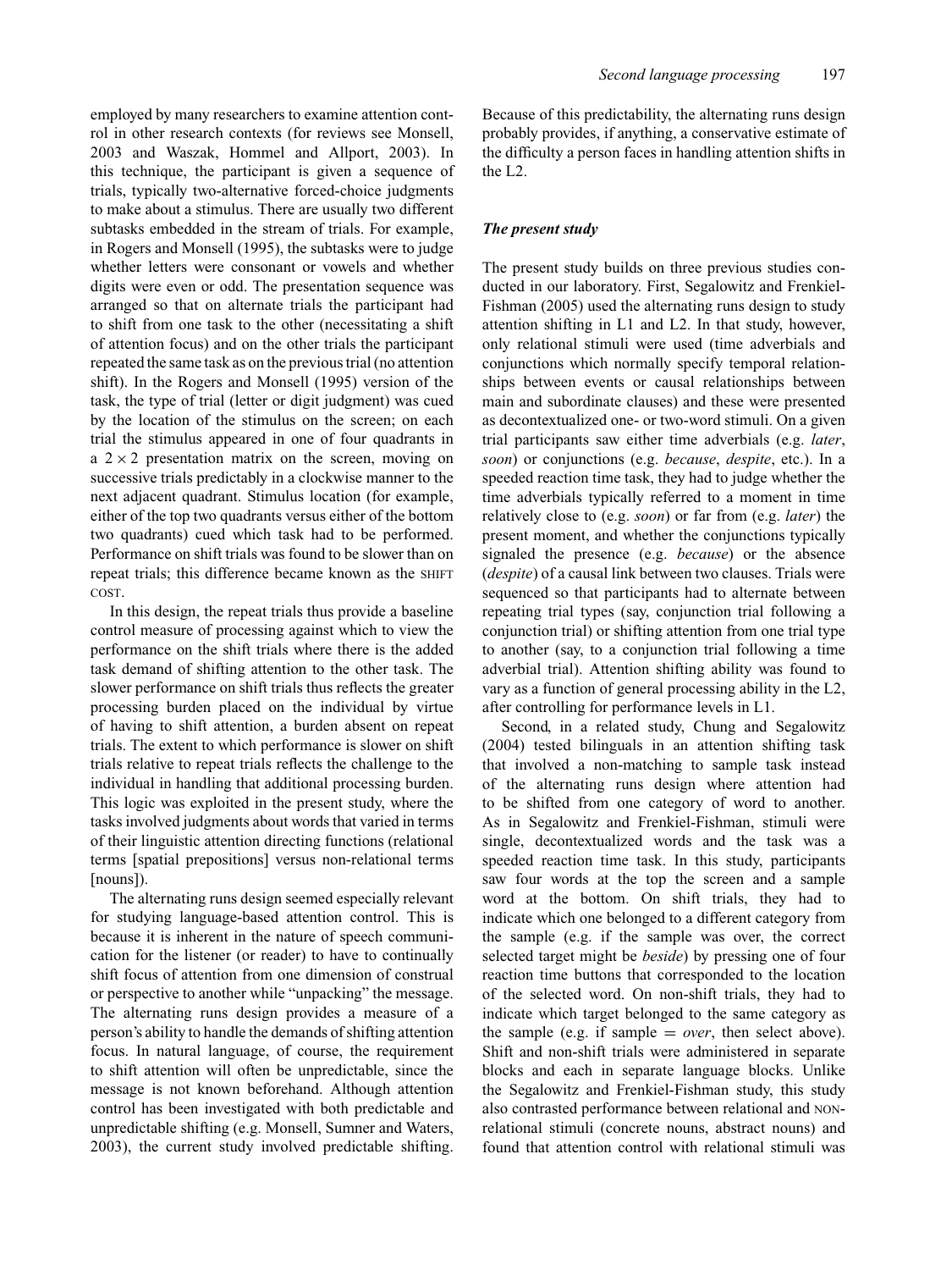more strongly associated with L2 proficiency as compared to attention control with non-relational stimuli, after controlling for performance on the identical tasks in the L1.

Finally, Taube-Schiff and Segalowitz (2005) reported evidence on attention control within language again using the alternating runs design. That study, however, involved only relational stimuli (time adverbials, locational prepositions) and only the L1. The task and design were similar to the one used in the Segalowitz and Frenkiel-Fishman (2005) study. However, the stimuli were embedded in phrases instead of being presented as single words in order to test the generalizability of the attention shifting effect observed in Segalowitz and Frenkiel-Fishman to somewhat more complex stimuli. The study yielded significant attention shifting effects for these contextualized, relational stimuli in the L1.

The present study builds on these three previous results by combining the techniques used. This was accomplished by employing the design of Taube-Schiff and Segalowitz (2005) using the more contextualized stimuli, by using both L1 and L2 stimuli as in Segalowitz and Frenkiel-Fishman (2005), and by contrasting, in different conditions, performance with two types of stimuli – more highly grammaticized relational stimuli (spatial prepositions) versus less highly grammaticized non-relational stimuli (nouns) as in Chung and Segalowitz (2004).

The hypothesis investigated in this research was that, whereas it is expected that there will be significant shift costs in each experimental condition, the shift cost for tasks involving the relational stimuli will be greater in the L2 than in the L1, compared to the shift costs for tasks involving non-relational stimuli, where little or no difference between the L2 and L1 is expected. Put another way, it was hypothesized that in the less dominant second language attention control involving relational words would be weaker than in the more dominant first language, whereas attention control involving non-relational words that named conceptual categories would not differ as much, if at all, between the two languages.

The experiment thus included a word type condition with two levels (relational, non-relational) each using two subtasks necessary for there to be attention shifting. The relational condition involved two different location judgment tasks, using stimuli that were spatial location prepositional phrases (participants only saw the linguistic stimuli, never pictures of objects in the relationships described). In one location task, the target phrases referred to spatial location in the vertical dimension, with stimuli such as "...all alone above the spot..." and "...from below the site with them ...". The participant had to judge whether the phrase referred to a position that was higher than or lower than the hypothetical reference point mentioned. In the other location task the target phrases referred to relative spatial proximity, with stimuli such as

" *...* while next to the spot with them *...* " and " *...* while beyond the place with someone *...* ". The participant had to judge whether the phrase referred to a position that was close to or distant from a reference point. As mentioned earlier, Taube-Schiff and Segalowitz (2005) found that there were significant shift costs when such stimuli were judged in L1 within the context of an alternating runs design. The present experiment attempted to replicate this finding and to further test the hypothesis that the shift cost would be greater in L2 (French) than in L1 (English).

It should be noted that spatial prepositions in English and French do not correspond exactly to each other on a one-to-one basis (compare Tyler and Evans, 2003 on English with Vandeloise, 1991 on French regarding spatial prepositions). However, the stimuli selected for this study did not pose any systematic cross-language differences in the way they are typically used and they were chosen for their relative ease of processing by even moderately skilled bilinguals.

The non-relational condition used lexical targets and involved two different object judgment tasks. Here the stimuli were noun phrases embedded in sentence fragments that referred to modes of transport. In one task, participants had to judge whether the stimulus referred to a two-wheeled (e.g. " *...* while the new bicycle was going *...* ") or four-wheeled vehicle (e.g. " *...*since the old car was here *...* "). In the second task, the participant had to judge if the stimulus referred to a mode of transport involving air travel (e.g. "...since the old glider is coming *...* ") or travel on water (e.g. " *...* because the old boat was here *...* ").

The relational and non-relational conditions were presented in separate blocks and each of these was presented in separate language blocks (L1 and L2). By comparing shift costs in the relational and non-relational conditions in the two languages it became possible to test the hypotheses based on the analysis presented earlier, namely that attention shift costs would be greater in the L<sub>2</sub> than in the L<sub>1</sub>, especially for relational stimuli.

Participants were English dominant bilinguals with French as a second language, living in Montréal, a bilingual community offering ample opportunities to make frequent use of the two languages. For this study, it was necessary to recruit bilinguals with sufficient L2 skill to perform speeded judgment tasks but who were nevertheless dominant in the L1. Potential participants were therefore screened, first by means of a questionnaire asking them to self-rate their abilities to speak, read and write in each language, and then on a speeded word classification (animacy judgment) task to test their ability to rapidly access the meanings of well-known words. The word classification task was used because a primary element of language proficiency is the ability to access word meanings, and level of ability in this skill will reflect one's general level of exposure to and use of the language. Performance on this task thus provides a useful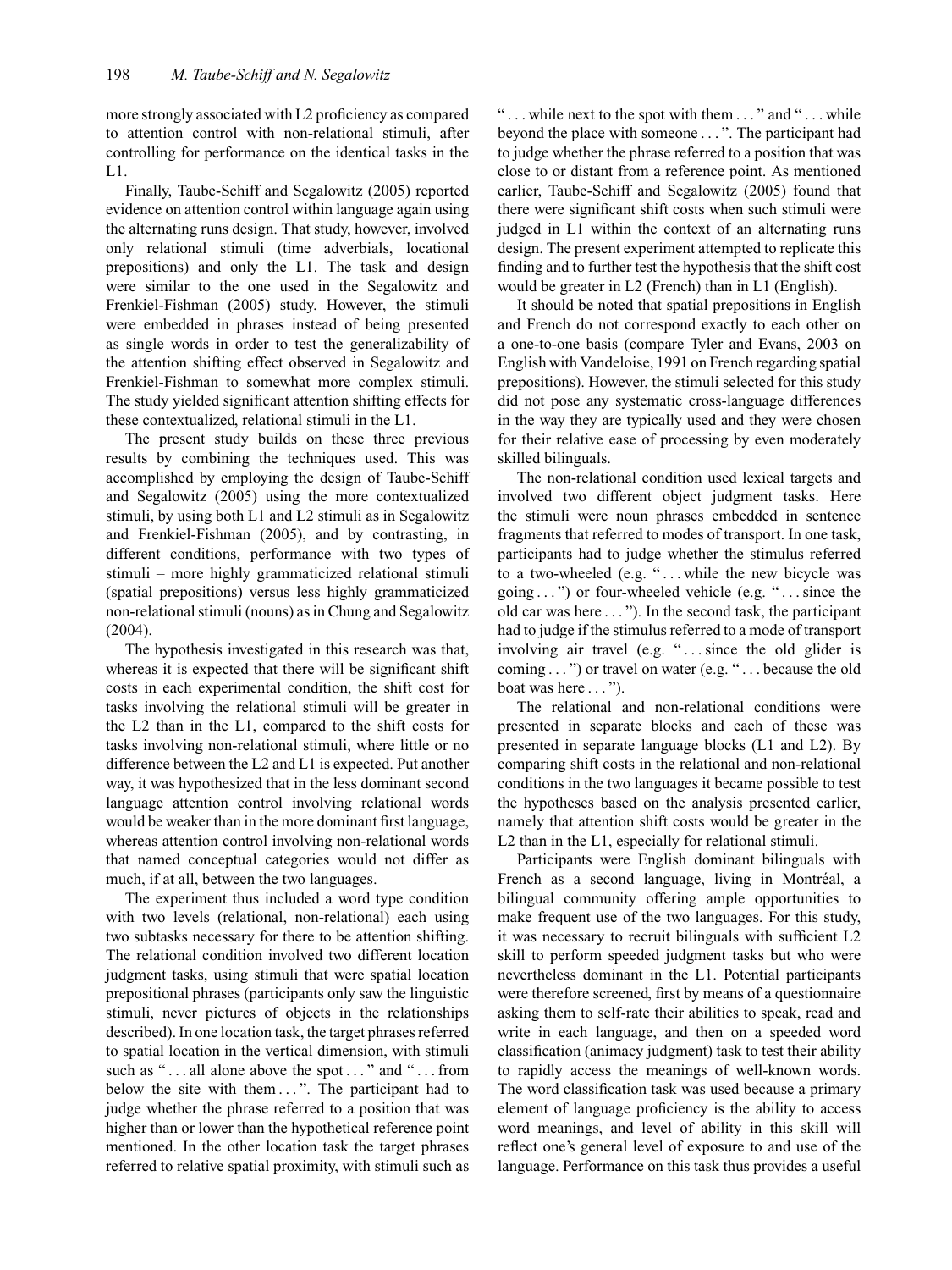marker of general proficiency in the language (Segalowitz, 1997; 2000; Segalowitz and Freed, 2004; Segalowitz and Hulstijn, 2005). In each condition, trials were blocked by language. In each block, participants had to judge if a target word referred to an animate or inanimate object. Reaction times (RTs) were collected for performance in each language. Only participants who rated themselves as clearly dominant in their L1 (English), as revealed by selfrated abilities in speaking, reading and writing frequency of use of the L1 and L2 (French), and who were faster on word classification in L1 than in L2 were retained for the study.

In sum, the experiment involved measuring attention shift costs obtained in four blocks of two-alternative forced-choice trials using an alternating runs experimental design. The four blocks were formed by crossing two levels of language (L1, L2) condition with two levels of word type (relational, non-relational). Within each block, two judgment tasks were presented with shift and repeat trials alternating. It was predicted that there would be the following pattern of results: Shift costs (slower RTs on shift compared to repeat trials) were expected to be observed in all conditions. However, an interaction effect was predicted in which shift costs with relational stimuli were expected to be greater in L2 than in L1 while at the same time corresponding L2 and L1 shift cost differences with non-relational stimuli were expected to be nonsignificant or significantly smaller, indicating a greater burden on attention control mechanisms for processing relational stimuli in the L2 compared to the L1.

Finally, it should be noted that the present study differed in important ways from most previous bilingualism studies of language and attention. For example, Meuter (2005; Meuter and Allport, 1999) and Costa and Santesteban (2004) have studied attention shifting using numeral naming and picture naming in contexts that required switches from one language to another. Other researchers, also using adaptations of the Rogers and Monsell paradigm, have studied attention shifts using more complex comprehension tasks. For example, von Studnitz and Green (2002) studied shifts between languages when participants were required to make semantic categorizations (e.g. judging whether visually presented words referred to animate or inanimate objects). Thomas and Allport (2000) investigated language switching costs when participants were cued to shift attention by language-specific orthographic cues in an attempt to determine whether shift costs arise from within, or outside of, the bilingual lexicon (see also von Studnitz and Green, 1997). However, the present study distinguishes itself from these other investigations in that it looked only at attention shifts made WITHIN a given language. In addition, Schmidt (1993, 2001), Robinson (1995), Leow (1997) and Williams (1999) addressed issues related to focus on form during learning experiences, whereas the present study was not concerned with the learning process as such nor

with explicit focusing by the participants on grammatical form as opposed to meaning. Other researchers have studied interference effects between languages (Kroll and Stewart, 1994; Altarriba and Mathis, 1997) during lexical access, an issue not addressed here. Still others have looked at how bilingual speakers keep their languages separate (Bialystok, 1994; Green, 1998). In summary, the present study differed from most previous studies of language and attention by focusing on attention control WITHIN A GIVEN LANGUAGE and in addressing attention control as a function of the nature of the linguistic stimuli.

# **Method**

#### *Participants*

Participants were 32 bilingual (English  $= L1$ ; French  $=$ L2; 23 females, 9 males) undergraduate Concordia University students ( $M = 22$  years, range  $= 20$  to 35 years). Participants were paid CAD \$8/hour or received partial credit for course fulfillment for taking part. All participants self-reported on a screening questionnaire that English was their L1 and French was their L2. Retained participants rated themselves on a five-point Likert scale for English ability in reading, speaking and writing (where  $1 =$  no ability and  $5 =$  native-like ability)  $(M = 4.8,$  $SE = .07$ ) and French ability in reading, speaking and writing  $(M = 3.5, SE = .13)$ , confirming that L1 was indeed their dominant language. Retained participants also rated themselves on a 5-point Likert scale for frequency of use of English in reading, speaking and writing (where  $1 =$  never or almost never used and  $5 =$  main language used)  $(M = 4.8, SE = .09)$  and corresponding frequency of use of French as well  $(M = 2.6, SE = .17)$ . All participants rated their overall usage of English as more frequent than French, which was important given the bilingual nature of Montréal. Each participant also performed faster on a speeded word classification (animacy judgment) task in L1 ( $M = 866$  ms,  $SE = 20.62$ ) than in L2 ( $M = 972$  ms,  $SE = 24.92$ ).

# *Materials*

The attention-shifting task consisted of a training stage and an experimental stage, with relational and nonrelational conditions in each. Stimulus lists for both stages and for both conditions were prepared in English and French. As much as possible, the French stimuli were chosen to be direct translations of the English. Stimuli consisted of sentence fragments made up of target expressions surrounded by filler words.

The two judgment tasks for the relational stimulus condition required the participant to decide whether an event took place above or below (verticality judgment task) a particular reference location or whether an event took place near or far from a reference location (proximity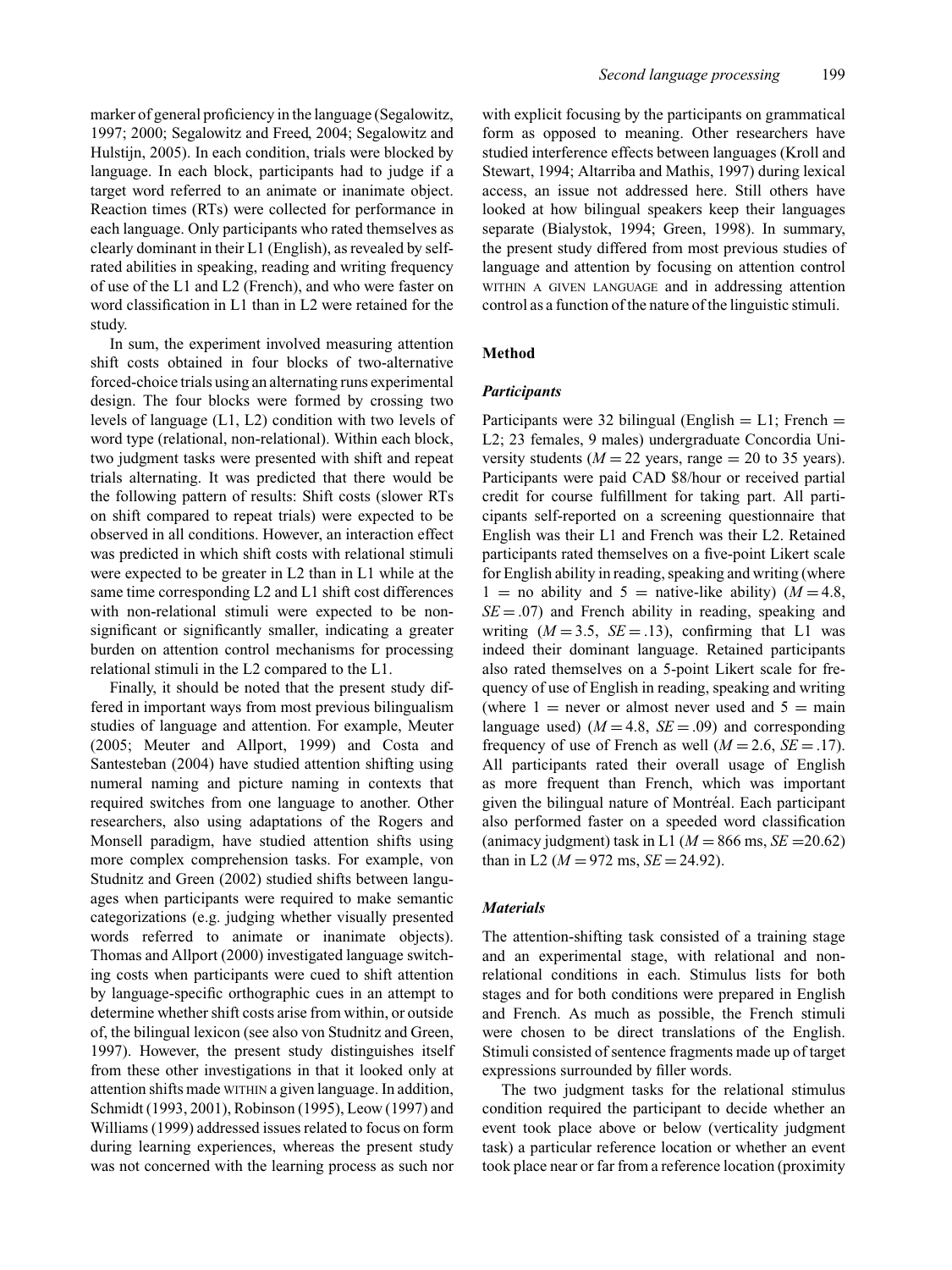judgment task). For each of these subtasks, targets were selected quasi-randomly and in a counterbalanced manner from the English and French lists shown in the Appendix. The two tasks in the non-relational condition required the participant to decide whether a sentence fragment described a two-wheeled or four-wheeled mode of transport (two-four task) or an air or water mode of transport (air-water task). For these subtasks, targets and filler words were selected from the lists shown in the Appendix. For all tasks, filler words were selected in a quasi-random fashion to ensure that their selection was roughly counterbalanced across conditions and for targets within conditions, that the sentence fragments were grammatically acceptable, and that different sentence fragment lengths, ranging from 5–8 words, occurred roughly equally frequently. Stimuli were always presented with leading and following ellipsis dots (" *...* ") to indicate a sentence fragment (e.g. " *...* while far from the spot all alone *...* ").

For the training stage, a list of eight alternating blocks of 24 task trials were created for the relational target condition (i.e. above-below, near-far) and for the nonrelational target condition (i.e. two-four, air-water), for a total of 192 trials in each condition. Two lists were created in the training stage for each condition, one in L1 and one in L2. The target and fillers were randomly selected with replacement from their respective pools.

For the experimental stage, eight quasi-randomized lists of sentence fragments were created for each task. The first 48 trials of each list served as a practice block, followed by the experimental trials.

#### *Apparatus*

All stimuli in the attention-shifting task were presented on an iMac G4 desktop computer with a 14-inch screen set to  $1024 \times 768$  pixel resolution. Stimuli in the attentionshifting task were shown in uppercase 20-point Arial font. HyperCard version 2.3 software was used to program all presentations and to collect both RT and accuracy data. A machine language subroutine was used to measure RTs and to align trial onsets with the onset of each screen frame.

#### *Procedure*

The participants were tested individually in one session lasting approximately two hours. Participants were informed that the experiment was divided into two different tasks (word classification; attention shift), each of which would be performed in English and French. In the second task (i.e. the attention-shifting task) there were two different conditions, each divided into Part 1 (training) and Part 2 (experimental).

#### *Language background questionnaire*

Participants began by filling out the language background questionnaire.

# *Word classification task*

Participants next performed a speeded word classification task in which they had to indicate if nouns appearing on the screen referred to an animate or inanimate object. Reaction time and accuracy measures were collected. Data were collected in separate L1 and L2 blocks with the order counterbalanced across participants.

# *Attention-shifting task*

The attention-shifting task consisted of two conditions, one involving relational stimuli and the other involving non-relational stimuli. Each condition consisted of a training stage and an experimental stage. In the training stage, participants practiced making the two different kinds of judgments (location judgments; classifying methods of transportation) without having to shift attention. Participants were given written instructions on how to classify the stimuli. The training stage was divided into eight blocks of 24 trials that alternated in each condition (relational, non-relational) in each language, for a total of 384 trials. Participants were only trained in one language at a time. Participants initiated each block of trials and were informed as to what type of phrases would be shown (above-below; near-far, two-four, air-water). At the end of each training block, the participant's percentage error and mean reaction time were displayed on the screen as feedback to increase interest and motivation.

In the experimental stage, attention control was tested using the alternating runs attention-shifting task. Participants proceeded in either English or French, in either the relational or non-relational condition in a predetermined order.

In each condition they started with a block of 192 training trials (no attention shift involved). This was followed by the experimental stage (repeat and attention shift trials intermixed), consisting of one 48-trial practice block and two 96-trial test blocks. Of these 192 test trials, the first 12 were warm-up trials and data from them were not included in the analyses. Participants alternated between the different language blocks within each condition.

The stimulus remained on the screen until the participant responded, for a maximum of 5000 ms. The response-stimulus interval (RSI) was zero ms. If participants made an error, they received auditory feedback from the computer and an RSI of 1500 ms was inserted to allow for recovery and preparation for the next trial. Information at the bottom of the screen reminded participants about the response key assignment for each task. This information remained visible throughout the training stage and for the 48 practice trials of each experimental block. This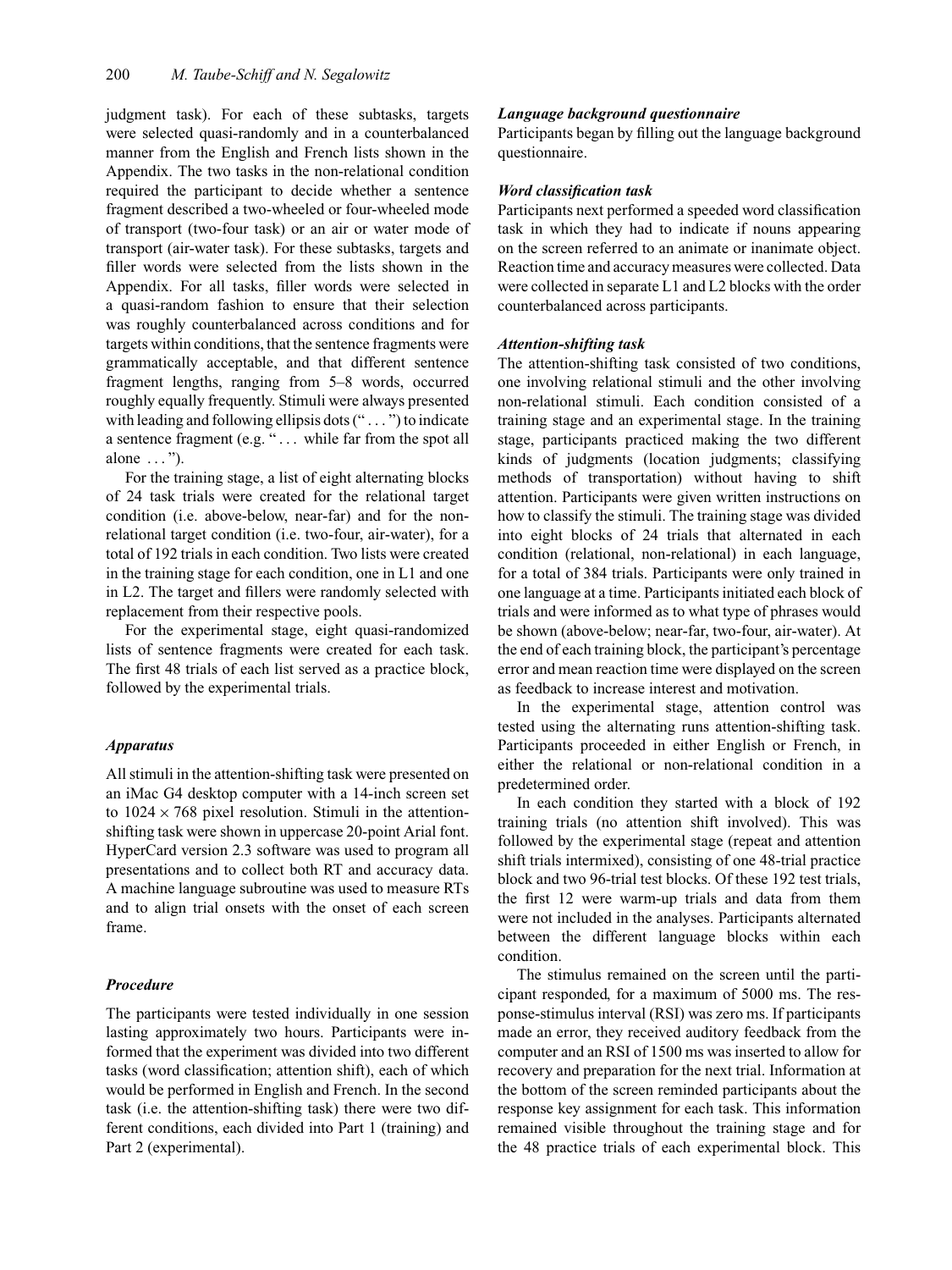information was denoted by pictograms. For the above– below task, a black horizontal bar with a black circle above it and a black horizontal bar with a black circle below it, placed on the sides (left, right) of the screen designated the response keys for "above" and "below" responses, respectively. For the near-far task, a black vertical bar with two adjacent circles on either side of it and a black vertical bar with two circles far apart on either side of it designated the sides (left, right) for the response keys for "near" and "far" responses, respectively. Similarly, simple line drawing pictograms designated the "two" versus "four" wheeled response key locations (two versus four black circles) and the "air" versus "water" (a picture of a cloud versus wavy lines) response key locations. Stimuli appeared in a  $2 \times 2$  presentation matrix as in the Rogers and Monsell (1995) study.

Participants were instructed to read each stimulus sentence fragment in full and to respond as quickly as possible without sacrificing accuracy. They were also asked to generally try to remember the sentence fragments for a recognition task to be conducted at the end of the experiment (this was included only for purposes of encouraging full reading of the stimuli; the data were not analyzed).

#### *Design*

The attention-shifting task conformed to a  $2 \times 2 \times 2$ within-subject factorial design. There were 2 levels of language (English, French), 2 levels of word type (relational, non-relational) and 2 levels of attention trial type (repeat, shift).

For half the participants, in the relational target condition, the "above" and "below" responses were assigned to the left and right keys respectively, and the reverse for the other half. "Near" and "far" responses were always assigned to the left and right keys respectively. For half the participants in the non-relational condition, the "air" and "water" responses were assigned to the left and right keys respectively, and the reverse for the other half. "Two-" and "four-wheel" responses were always assigned to the left and right keys respectively.

In the attention-shifting task, the starting location (first trial) in one of the four quadrants on the screen was counterbalanced across participants. Crossing quadrant positions with the response key assignments resulted in eight counterbalanced sets. These counterbalancing measures controlled for potential confounds due to eye movements and position preference factors (same as in Rogers and Monsell, 1995).

Lists were counterbalanced in terms of quadrant and response assignments described in the procedure section below. Other counterbalancing and ordering constraints were the following: no two consecutive trials contained identical phrases; target and filler phrases occurred

approximately equally often across the lists; positioning of target and filler phrases within each sentence fragment (front, middle, end) was approximately evenly distributed; equal numbers of task targets occurred in alternating sequences of shift and repeat trials; half the trials required a left and half a right key response. In addition, the type of key response on any given trial was counterbalanced with respect to the correct response on the previous trial as well as on the upcoming trial (to control for response priming). In addition, no more than four consecutive left or right button presses were ever required.

# **Results**

For all statistical tests reported below,  $N = 32$  and the alpha level for significance was set at.05. All t-tests are two-tailed.

#### *Attention-shifting task*

Mean RTs on correct responses not following an error trial were calculated for each participant (see Table 1 for means, standard errors, and percent errors in each condition). To remove outlier RTs within a participant's data set, the data were winsorized by replacing the slowest and fastest 10 % of the individual's RTs by the next slowest or fastest RT, separately for each of the sixteen conditions formed by crossing the language (L1, L2), task (above– below; near–far, air–water; two–four wheel) and attention (repeat, shift) factors.

Preliminary tests were conducted to test that the alternating runs design had yielded shift costs as expected in each of the L1-relational, L1-non-relational, L2 relational and L2-non-relational conditions. Inspection of the data indicated that of the 32 participants, 26, 31, 26 and 26 individuals revealed shift costs in the four conditions respectively. A priori t-tests of shift versus repeat RTs in each of the four conditions yielded significant shift costs in each condition,  $t(31) > 3.36$ ,  $p < .0005$  in all cases, indicating that the experimental manipulation was effective in creating shift costs in the four main conditions.

Table 1 also shows that the participants performed the tasks to a very high level of accuracy. In particular, performance was very accurate in the repeat condition, the reference point against which performance in the shift condition was compared, with less than 2 % errors on repeat trials in each language and for relational and nonrelational stimuli.

The main hypothesis underlying this research was that there would be a shift cost interaction effect between word type and language in the form of a greater shift cost in the L2 than in the L1 for relational stimuli than for non-relational stimuli. This hypothesized interaction was tested by submitting the shift cost RT data to a  $2 \times 2$ repeated measures analysis of variance (ANOVA) with the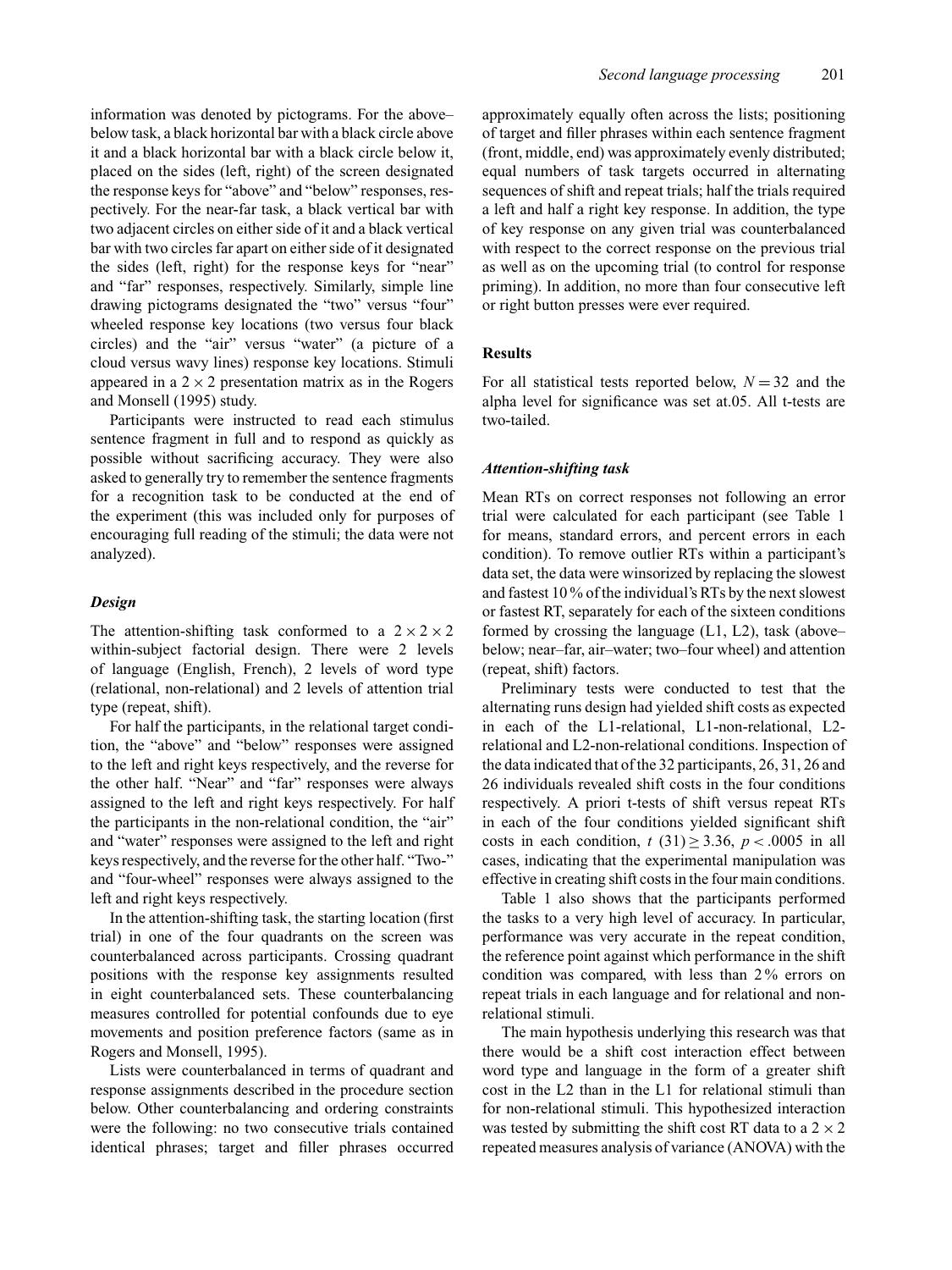|                | English $(L1)$ |            | French $(L2)$ |            |
|----------------|----------------|------------|---------------|------------|
|                | <b>RT</b>      | $\%$ error | RT            | $%$ error  |
| Word Type      |                |            |               |            |
| Relational     |                |            |               |            |
| Shift          | 1249 (45.93)   | 1.49(0.20) | 1543 (52.15)  | 2.12(0.26) |
| Repeat         | 1130 (44.13)   | 0.67(0.12) | 1355 (47.40)  | 1.65(0.30) |
| Shift cost     | 119(35.61)     |            | 188 (28.39)   |            |
| Non-relational |                |            |               |            |
| Shift          | 947 (32.51)    | 1.36(0.21) | 1103 (49.14)  | 1.06(0.19) |
| Repeat         | 843 (31.26)    | 0.70(0.11) | 1013 (43.95)  | 0.73(0.10) |
| Shift cost     | 104(16.61)     |            | 90 (23.06)    |            |

Table 1. *Means reaction times (milliseconds) and percent error, with standard errors in parentheses, for shift and repeat trials in the attention-shifting task.*

Note:  $N = 32$  in a fully repeated measures design. The shift costs means shown are the differences between mean shift and repeat RTs.

factors being language (L1, L2), and word type (relational, non-relational). The results yielded a significant language effect *F*  $(1,31) = 5.12$ , *MSE* = 4679.91, *p* < .04, Partial eta squared = .141, a significant word type effect, *F*  $(1, 31) = 8.53$ ,  $MSE = 12093.65$ ,  $p < .007$ , Partial eta squared  $= .216$ , and a significant Language X Word type interaction effect, *F* (1, 31) = 5.51, *MSE* = 9740.37,  $p < .03$ , Partial eta squared = .151. Post hoc Bonferroni corrected t-tests revealed that this interaction effect was due to a significantly greater shift cost in the L2 in the relational target condition than non-relational target condition  $(t(31) = 4.10, \quad SE = 23.86, \quad p < .01$  after Bonferroni correction) but not in the L1 condition  $(t(31) = .56, SE = 28.20, n.s.).$  Post hoc tests also revealed that in the relational condition the shift cost in L2 was significantly greater than in L1  $(t(31) = 2.76, SE = 24.78,$  $p < .04$  after Bonferroni correction) but not in nonrelational condition  $(t(31) < 1, SE = 16.94, n.s.)$  (see Table 1). In fact, if anything, the shift cost in L2 was SMALLER than in L1 (90 versus 104 ms) in the nonrelational target condition. This finding, in addition to supporting the hypothesis, also ruled out the possibility that shift costs were larger in general in the L2 than in the L1.

Further analysis revealed that RTs in the relational target condition were slower overall than in the nonrelational target condition, suggesting that the relational target condition was more difficult to perform. To see whether the significant interaction reported above was attributable to this greater overall difficulty, the data from the repeat trials were taken as a measure of baseline performance (no attention shifts involved) and submitted to a two-way repeated measures ANOVA with the factors being language (L1, L2) and word type (relational, nonrelational). This analysis revealed a significant language effect indicating that RTs in L2 were slower than in L1

 $(F (1, 31) = 68.05, MSE = 18360.31, p < .0001$ , Partial eta squared  $= .687$ ) and a significant word type effect indicating that responses in the relational condition were slower than in the non-relational condition  $(F(1, 31)) =$ 87.39, *MSE* = 36160.99, *p <* .0001, Partial eta squared = .738). However, there was no significant interaction between language (L1, L2) and word type (relational, nonrelational),  $F(1, 31) = 1.12$ ,  $MSE = 22466.47$ ,  $p > .2$ , Partial eta squared  $= .035$ . This result indicates that the ability to read, understand and make judgments in the relational as compared to the non-relational target condition was no more difficult in L2 than in L1. This result in turn indicates that the shift COST differences reported earlier were attributable to the attention shift requirement of the shift trials and not due simply to any greater difficulty of processing the relational versus non-relational stimuli in L2 than in L1.

Finally, the data were examined to see if differences between the two different subtasks involved in the relational word type condition (proximity, verticality) interacted with the demands of shifting attention focus. To assess this, the RTs from the relational word type condition were submitted to a  $2 \times 2 \times 2$  repeated measures ANOVA with the conditions being attention (shift, repeat), task (proximity, verticality) and language (L1, L2). The analysis yielded a significant attention effect, indicating that RTs on shift trials were significantly slower than on repeat trials (the shift cost),  $(F (1, 31) = 26.77$ ,  $MSE = 56,553.27, p < .0001$ , Partial eta squared = .463). The results also yielded a significant language effect, indicating that RTs in the L2 were significantly slower than in the L1,  $(F (1, 31) = 43.33, MSE = 99,682.69,$  $p < .0001$ , Partial eta squared = .583). There was also a significant task effect, indicating that RTs in the proximity task (1365 ms) were slower than in the verticality task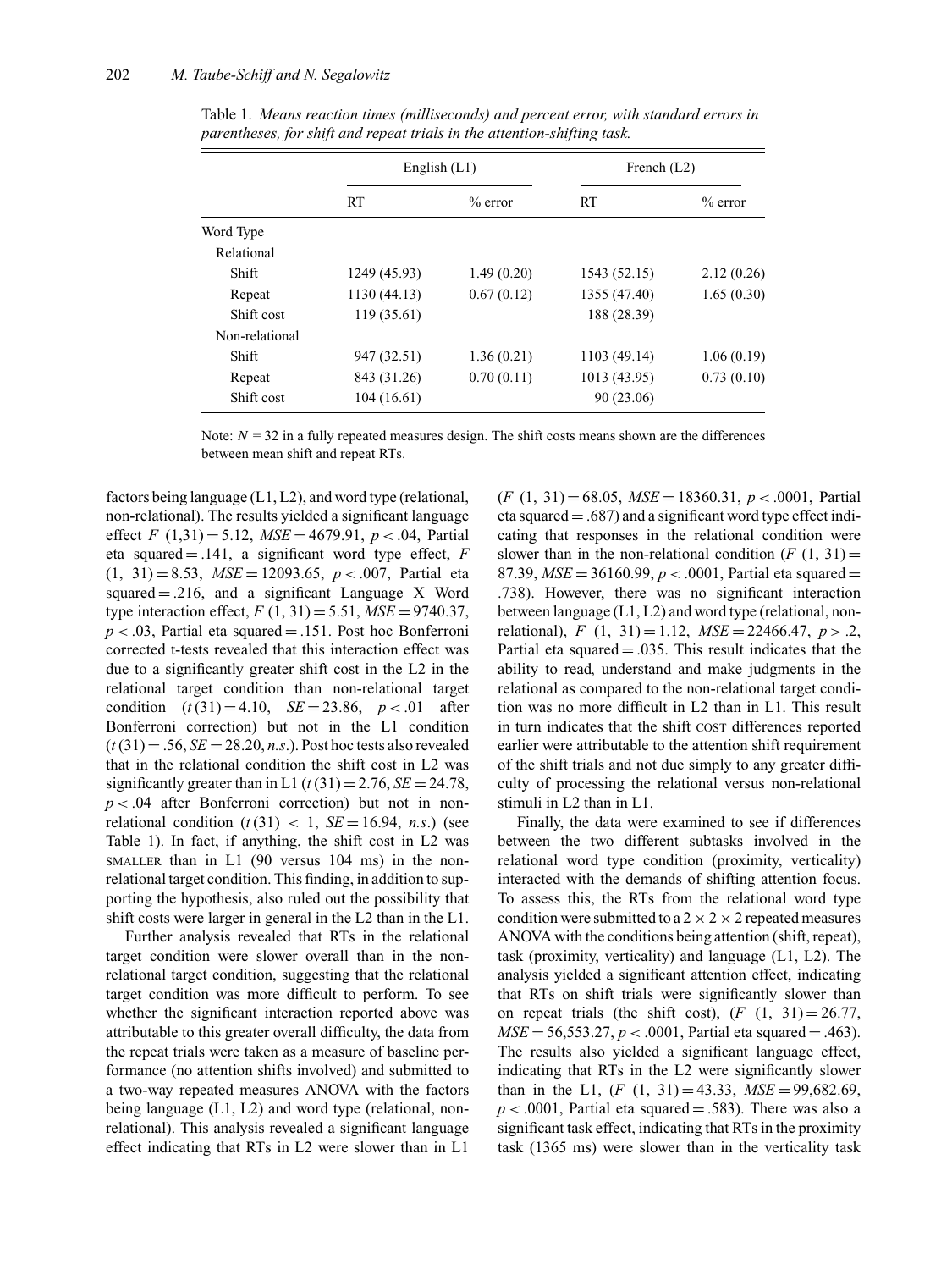$(1274)$   $(F (1, 31) = 7.43, MSE = 70,882.88, p = .01,$ Partial eta squared = .193). Crucially, however, there were no significant interaction effects between task and the other variables (all  $Ps > 0.09$ ), indicating that although one task was performed more slowly than the other this difference did not impact on shift costs.

#### **Discussion**

The main hypotheses of this study were supported. First, as hypothesized, shift costs were observed in all the language-by-word type conditions, confirming that the paradigm was sensitive to the attention shift manipulation. Second, the hypothesized interaction effect was obtained. There was an L2-effect in which shift costs in the relational condition were significantly greater in the L2 than in the L1, consistent with the idea that language-based attention control is weaker in the less proficient L2 than in the more proficient L1. Moreover, also as hypothesized, this L2 effect was itself greater for conditions involving relational stimuli than non-relational stimuli (in the non-relational condition, the shift cost was slightly greater in the L1 than in L2, but not significantly so). These results are consistent with the idea that the attention control challenge in the L2 is linked to relational elements.

These conclusions were strengthened by the fact that the data ruled out two potential alternative explanations for the results. One was that relational stimulus words might somehow be more difficult to process (either in general or because of the particular stimuli selected) than non-relational stimuli, especially when encountered in the L2, and thus account for the L2-effect for relational stimuli. The analysis of the data from the repeat trials ruled out this possibility. On repeat trials, no interaction effect between word type and language was found, indicating that the original effect reported earlier, where data from shift trials had been included, is indeed associated with attention shifting demands. A second potential alternative explanation is that there might have been a general tendency for all shift costs to be greater in the L2 than in the L1. This explanation was ruled out by the absence of an L2 versus L1 difference in shift costs in the nonrelational condition.

One might also ask whether some other feature differentiating the stimuli in the word type conditions – something other than the relational/non-relational distinction – was responsible for the differential attention shift cost effects across L2 and L1. Ideally, this question might be addressed in some future study involving meaning judgment tasks and attention shifting in L1 and L2, where the very same stimulus words are presented as relational stimuli in one condition and as non-relational in another condition. This is an attractive idea, but it will be very challenging to carry out in practice, because if stimuli are going to be processed for meaning, then it may

be expected that the relational or non-relational character of their meanings will be processed in all conditions. As reported earlier, Segalowitz and Frenkiel-Fishman (2005) and Chung and Segalowitz (2004) obtained strong associations between the processing of relational words in attention shifting tasks and L2 proficiency, even when the stimuli were presented in a decontextualized manner where one might have expected their relational character not to be very salient. Nevertheless, a research design contrasting two ways of processing the same stimuli might be well worth pursuing. Perhaps a more promising way to address this concern would be by convergence through other studies using a variety of different stimuli. The present study used spatial location prepositions and previous studies have used time adverbials and causal conjunctions (Segalowitz and Frenkiel-Fishman, 2005), and various prepositions (Chung and Segalowitz, 2004; Taube-Schiff and Segalowitz, 2005). It is important, of course, to broaden the range of stimuli used in future studies to test the generality of the effects linking attention shifting performance, the relational characteristics of certain words, and L2 skills.

The present results address and extend Slobin's (1996) proposal that the relational aspects of language provide an important challenge to L2 users. Slobin focused on the difficulty of mastering ACCURATE use of such elements in the L2. The present study showed, however, that even when bilinguals were able to very accurately process the relational stimuli, performance decrements with those stimuli nevertheless emerged in other ways, namely, in terms of attention shifting ability.

The present results complement and extend what is known about the role attention plays in L2 functioning. Previous work has focused on how attention mechanisms help keep the bilingual's two languages from interfering with each other (Bialystok, 1994; Green, 1998) and on what happens when a bilingual switches from one language to another (e.g. von Studnitz and Green, 1997, 2002; Meuter and Allport, 1999; Thomas and Allport, 2000). Other models, such as De Bot's (1992) adaptation of Levelt's (1989, 1999) model of speaking to the bilingual case, have addressed the role of attention in terms of focusing on the language itself (e.g. to keep it distinct from the competing L1), or on elements within the language, such as particular phonological, morphological or lexical items that need to be produced correctly (e.g. selfmonitoring). The present work complements these approaches by demonstrating the importance of understanding how language itself serves an attention-directing function.

The results here obtained are consistent with the cognitive linguistic viewpoint that sentences convey a speaker's CONSTRUAL of a situation, and not just a neutral itemization of actions, objects and attributes that compose it. From a cognitive linguistic perspective, there are a number of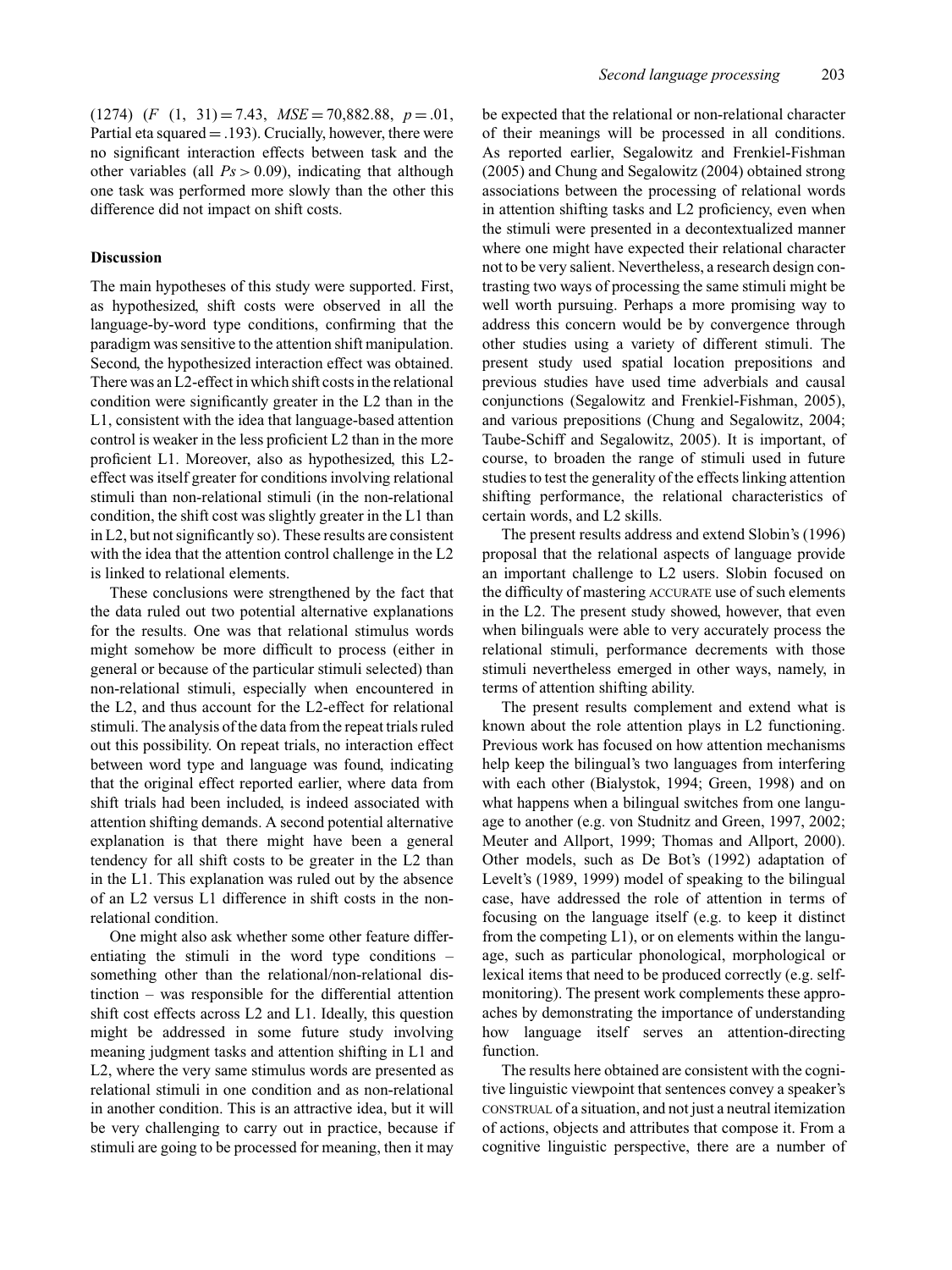different dimensions along which construal of meaning (Croft and Cruse, 2004) or a speaker's perspective (MacWhinney, 1999) can vary. Croft and Cruse (2004, p. 46), for example, list four main categories of "linguistic construal operations as instances of general cognitive processes" with three to four subcategories in each and further breakdowns within those. Only their first category – attention/salience – is explicitly associated with attention insofar as the construal operation involves manipulating salience or importance of an element or aspect of an element. An important direction for future research in this area would be to examine empirically a range of categories of linguistic construal operations, such as those listed by Croft and Cruse, thereby adding a cognitive psychological (as opposed to a purely theoretical linguistic) grounding to this approach to language. It is also important to study the conditions that promote or hinder the acquisition of language-based control of attention in the L2.

The present research proceeded from the view that L2 proficiency involves, among other things, the ability to focus and refocus attention on the mental representation one is constructing in real time while processing the incoming message (Segalowitz, 1997, 2000). Some of this focusing will be directed toward CONCEPTUAL CATEGORIES as, for example, when a sentence names particular events, objects or their attributes. In addition, however, some attention focusing will involve RELATIONS between elements within the sentence as, for example, when one encounters grammaticized words that connect clauses or nouns to each other in particular ways. Yet others will focus on discourse functions having to do with other aspects of how the speaker construes the information packaged into the message. The hypothesis guiding the present study was that the L2 provides a special attention control challenge with respect to focusing on relations compared to focusing on conceptual categories. The results obtained here provided evidence for this view and in doing so, they enrich our understanding of how cognitive control underlies second language fluency and proficiency.

#### **References**

- Altarriba, J. & Mathis, K. M. (1997). Conceptual and lexical development in second language acquisition. *Journal of Memory and Language*, 36, 550–568.
- Bialystok, E. (1994). Analysis and control in the development of second language proficiency. *Studies in Second Language Acquisition*, 16, 157–168.
- Bowerman, M. (1996). The origins of children's spatial semantic categories: Cognitive versus linguistic determinants. In J. J. Gumperz & S. C. Levinson (eds.), *Rethinking linguistic relativity*, pp. 145–176. Cambridge: Cambridge University Press.
- Bowerman, M. & Choi, S. (2003). Space under construction: Language-specific spatial categorization in first language acquisition. In D. Gentner & S. Goldin-Meadow (eds.), *Language in mind*, pp. 387–427. Cambridge, MA: MIT.
- Chung, W. M. N. & Segalowitz, N. (2004). Language-specific grammatical attention in L2-proficiency. Poster presented at the Cognitive Science Society Conference, Chicago.
- Costa, A. & Santesteban, M. (2004). Lexical access in bilingual speech production: Evidence from language switching in highly proficient bilinguals and L2 learners. *Journal of Memory and Language*, 50, 491–511.
- Coventry, K. & Garrod, S. (2004). *Saying, seeing and acting: The psychological semantics of spatial prepositions*. Hove: Psychology Press.
- Croft, W. & Cruse, D. A. (2004). *Cognitive linguistics*. Cambridge: Cambridge University Press.
- De Bot, K. (1992). A bilingual production model: Levelt's speaking model adapted. *Applied Linguistics*, 13, 1–24.
- Green, D. W. (1998). Mental control of the bilingual lexico– semantic system. *Bilingualism: Language and Cognition*, 1, 67–81.
- Kroll, J. F. & Stewart, E. (1994). Category interference in translation and picture naming: Evidence for asymmetric connection between bilingual memory representations. *Journal of Memory and Language*, 33, 149–174.
- Langacker, R. W. (1987). *Foundations of cognitive grammar: Theoretical prerequisites* (vol. 1). Stanford, CA: Stanford University Press.
- Leow, R. P. (1997). Attention, awareness, and foreign language behavior. *Language Learning*, 47, 467–505.
- Levelt, W. J. M. (1989). *Speaking: From intention to articulation*. Cambridge, MA: MIT Press.
- Levelt, W. J. M. (1999). Language production: A blueprint of the speaker. In C. Brown & P. Hagoort (eds.), *Neurocognition of language*, pp. 83–122. Oxford: Oxford University Press.
- MacWhinney, B. (1999). The emergence of language from embodiment. In B. MacWhinney (ed.), *The emergence of language*, pp. 213–256. Mahwah, NJ: Lawrence Erlbaum.
- Meuter, R. F. I. (2005). Language selection in bilinguals: Mechanisms and processes. In J. F. Kroll & A. M. B. De Groot (eds.), *Handbook of bilingualism: Psycholinguistic approaches*, pp. 349–370. Oxford: Oxford University Press.
- Meuter, R. F. I. & Allport, A. (1999). Bilingual language switching in naming: Asymmetrical costs of language selection. *Journal of Memory and Language*, 40, 25–40.
- Monsell, S. (2003). Task switching. *Trends in Cognitive Sciences*, 7, 134–140.
- Monsell, S., Sumner, P. & Waters, H. (2003). Task-set reconfiguration with predictable and unpredictable task switches. *Memory & Cognition*, 31, 327–342.
- Robinson, P. (1995). Attention, memory, and the "noticing" hypothesis. *Language Learning*, 45, 283–331.
- Rogers, R. D. & Monsell, S. (1995). Costs of a predictable switch between simple cognitive tasks. *Journal of Experimental Psychology: General*, 124, 207–231.
- Schmidt, R. (1993). Awareness and second language learning. *Annual Review of Applied Linguistics*, 13, 206–226.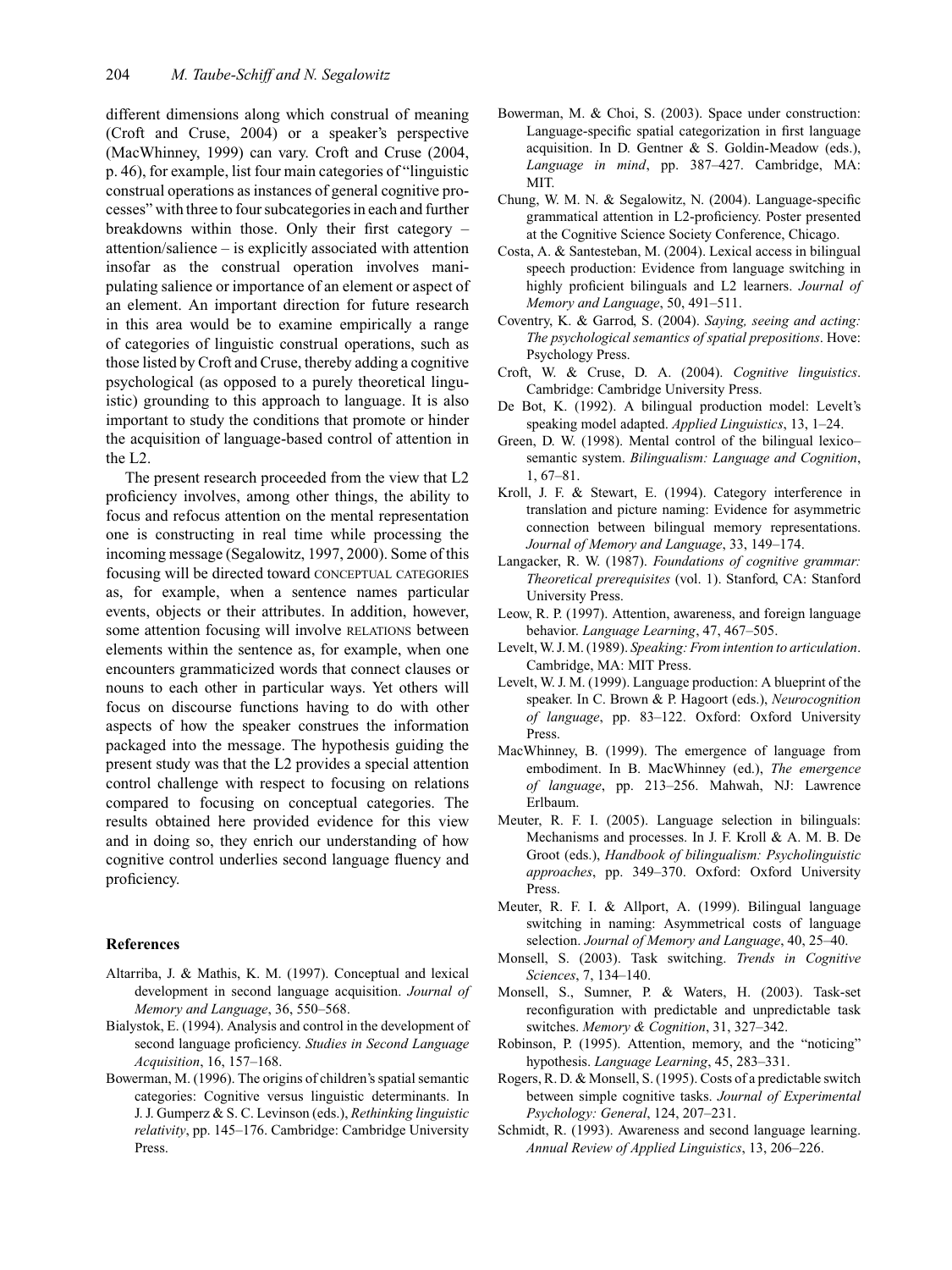- Schmidt, R. (2001). Attention. In P. Robinson (ed.), *Cognition and second language instruction*, pp. 3–32. Cambridge: Cambridge University Press.
- Segalowitz, N. (1997). Individual differences in second language acquisition. In A. M. B. De Groot & J. Kroll (eds.), *Tutorials in bilingualism*, pp. 85–112. Hillsdale, NJ: Lawrence Erlbaum Associates.
- Segalowitz, N. (2000). Automaticity and attentional skill in fluent performance. In H. Riggenbach (ed.), *Perspectives on fluency*, pp. 200–219. Ann Arbor, MI: University of Michigan Press.
- Segalowitz, N. & Freed, B. (2004). Context, contact and cognition in oral fluency acquisition: Learning spanish in at home and study abroad contexts. *Studies in Second Language Acquisition*, 26, 173–199.
- Segalowitz, N. & Frenkiel-Fishman, S. (2005). Attention control and ability level in a complex cognitive skill: attentionshifting and second language proficiency. *Memory & Cognition*, 33, 644–653.
- Segalowitz, N. & Hulstijn, J. (2005). Automaticity in bilingualism and second language learning. In J. F. Kroll & A. M. B. De Groot, (eds.), *Handbook of bilingualism: Psycholinguistic approaches*, pp. 371–388. Oxford: Oxford University Press.
- Slobin, D. (1996). From "thought and language" to "thinking for speaking". In J. J. Gumperz & S. C. Levinson (eds.), *Rethinking linguistic relativity*, pp. 70–96. Cambridge: Cambridge University Press.
- Slobin, D. (1997). The origins of grammaticizable notions: Beyond the individual mind. In D. Slobin (ed.), *The crosslinguistic study of language acquisition*, vol. 5: *Expanding the contexts*, pp. 265–323. Mahwah, NJ: Lawrence Erlbaum Associates.
- Talmy, L. (1988). The relation of grammar to cognition. In B. Rudzka-Ostyn (ed.), *Topics in cognitive linguistics*, pp. 166–205. Amsterdam: John Benjamins.
- Talmy, L. (1996). The windowing of attention. In M. Shibatani & S. A. Thompson (eds.), *Grammatical constructions*, pp. 235–287. Oxford: Oxford University Press.
- Talmy, L. (2000). *Toward a cognitive semantics* (vols. 1 & 2). Cambridge, MA: MIT Press.
- Taube-Schiff, M. & Segalowitz, N. (2005). Linguistic attention control: Attention-shifting governed by grammaticized elements of language. *Journal of Experimental Psychology: Learning, Memory and Cognition*, 31, 501–519.
- Thomas, M. S. C. & Allport, A. (2000). Language switching costs in bilingual visual word recognition. *Journal of Memory and Language*, 43, 44–66.
- Tyler, A. & Evans, V. (2003). *The semantics of English prepositions: Spatial scenes, embodied meaning and cognition*. Cambridge: Cambridge University Press.
- Vandeloise, C. (1991). *Spatial prepositions: A case study from French*. Chicago, IL: The University of Chicago Press.
- von Studnitz, R. & Green, D. W. (1997). Lexical decision and language switching. *International Journal of Bilingualism*, 1, 3–24.
- von Studnitz, R. E. & Green, D. W. (2002). The cost of switching language in a semantic categorization task. *Bilingualism: Language and Cognition*, 5, 241–251.
- Waszak, F., Hommel, B. & Allport, A. (2003). Task-switching and long-term priming: Role of episodic stimulus–task bindings in task–shift costs. *Cognitive Psychology*, 46, 361–413.
- Williams, J. N. (1999). Memory, attention, and inductive learning. *Studies in Second Language Acquisition*, 21, 1–48.

**Received August 2, 2004 Revision received February 1, 2005 Accepted March 11, 2005**